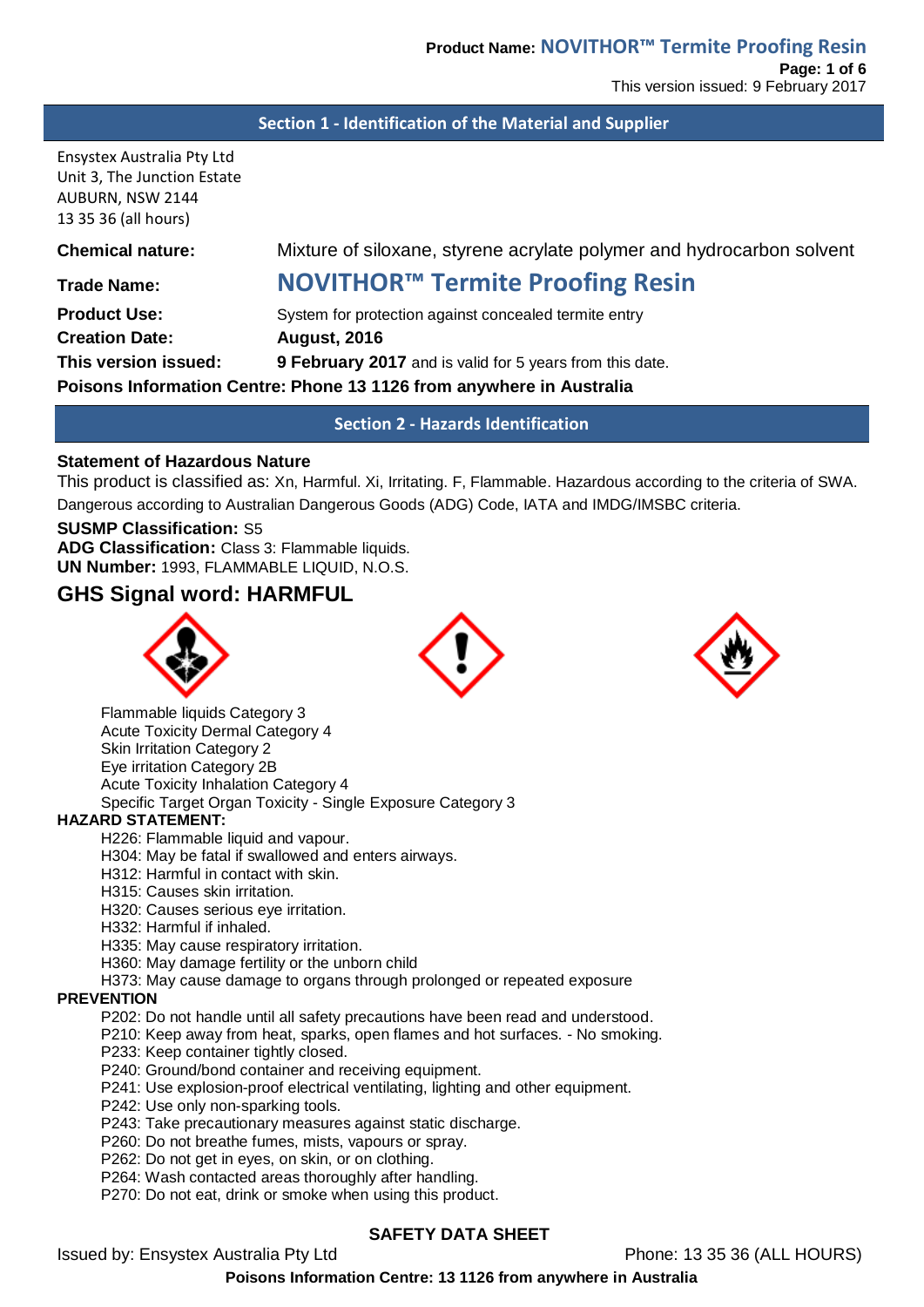This version issued: 9 February 2017

P271: Use only outdoors or in a well ventilated area.

P280: Wear protective gloves, protective clothing and eye or face protection.

## **RESPONSE**

P301+P312: IF SWALLOWED: Immediately call a POISON CENTRE (Australia: 13 12 26) or doctor. P303+P361+P353: IF ON SKIN (or hair): Remove immediately all contaminated clothing. Rinse skin with water. P304+P340: IF INHALED: Remove victim to fresh air and keep at rest in a position comfortable for breathing. P305+P351+P338 IF IN EYES: Rinse cautiously with water for several minutes. Remove contact lenses, if present and easy to do. Continue rinsing.

P312 Call a POISON CENTRE (e.g. Australia Phone 131 126) or doctor/ physician if you feel unwell.

P330+P331: Rinse mouth. Do NOT induce vomiting.

P332+P313: If skin irritation occurs: Get medical advice.

P337+P313 If eye irritation persists: Get medical advice/attention.

P362: Take off contaminated clothing and wash before reuse.

P370+P378 In case of fire: Use carbon dioxide, dry chemical or foam for extinction

P381: Eliminate all ignition sources if safe to do so.

P391: Collect spillage.

#### **STORAGE**

P402+P404: Store in a dry place. Store in a closed container.

P403+P235: Store in a well-ventilated place. Keep cool.

P405: Store locked up.

#### **DISPOSAL**

P501: If they cannot be recycled, dispose of contents to an approved waste disposal plant and containers to landfill (see Section 13 of this SDS).

#### **Emergency Overview**

#### **Physical Description & colour**: Colourless liquid.

**Odour:** Strong aromatic odour.

**Major Health Hazards:** Harmful by inhalation and in contact with skin, irritating to respiratory system and skin.

| <b>Section 3 - Composition/Information on Ingredients</b> |                |         |                                |         |
|-----------------------------------------------------------|----------------|---------|--------------------------------|---------|
| <b>Ingredients</b>                                        | <b>CAS No</b>  | Conc, % | TWA $(mg/m^3)$ STEL $(mg/m^3)$ |         |
| Xylene                                                    | 1330-20-7      | ~< 40   | 350                            | 655     |
| Ethylbenzene                                              | $100 - 41 - 4$ | < 30    | 434                            | 543     |
| Toluene                                                   | 108-88-3       | < 10    | 191                            | 574     |
| Siloxane                                                  | 63148-62-9     | $~<$ 30 | not set                        | not set |
| Styrene acrylate polymer                                  | 25153-46-2     | < 20    | not set                        | not set |

*This is a commercial product whose exact ratio of components may vary slightly.* 

The SWA TWA exposure value is the average airborne concentration of a particular substance when calculated over a normal 8 hour working day for a 5 day working week. The STEL (Short Term Exposure Limit) is an exposure value that may be equalled (but should not be exceeded) for no longer than 15 minutes and should not be repeated more than 4 times per day. There should be at least 60 minutes between successive exposures at the STEL. The term "peak "is used when the TWA limit, because of the rapid action of the substance, should never be exceeded, even briefly.

### **Section 4 - First Aid Measures**

### **General Information:**

You should call The Poisons Information Centre if you feel that you may have been poisoned, burned or irritated by this product. The number is 13 1126 from anywhere in Australia (0800 764 766 in New Zealand) and is available at all times. Have this SDS with you when you call.

**Inhalation:** If symptoms of poisoning become evident, contact a Poisons Information Centre, or call a doctor at once. Remove source of contamination or move victim to fresh air. If breathing is difficult, oxygen may be beneficial if administered by trained personnel, preferably on a doctor's advice. DO NOT allow victim to move about unnecessarily. Symptoms of pulmonary oedema can be delayed up to 48 hours after exposure.

**Skin Contact:** Wash gently and thoroughly with warm water (use non-abrasive soap if necessary) for 10-20 minutes or until product is removed. Remove contaminated clothing and before reuse or discard. Seek medical attention. **Eye Contact:** Flush contaminated eye(s) with lukewarm, gently flowing water for 5 minutes or until the product is removed. Obtain medical advice if irritation becomes painful or lasts more than a few minutes. Take special care if exposed person is wearing contact lenses.

**Ingestion:** If product is swallowed or gets in mouth, do NOT induce vomiting; wash mouth and lips with water and give some water to drink. If symptoms develop, or if in doubt contact a Poisons Information Centre or a doctor.

### **SAFETY DATA SHEET**

Issued by: Ensystex Australia Pty Ltd **Phone: 13 35 36 (ALL HOURS)** 

**Poisons Information Centre: 13 1126 from anywhere in Australia**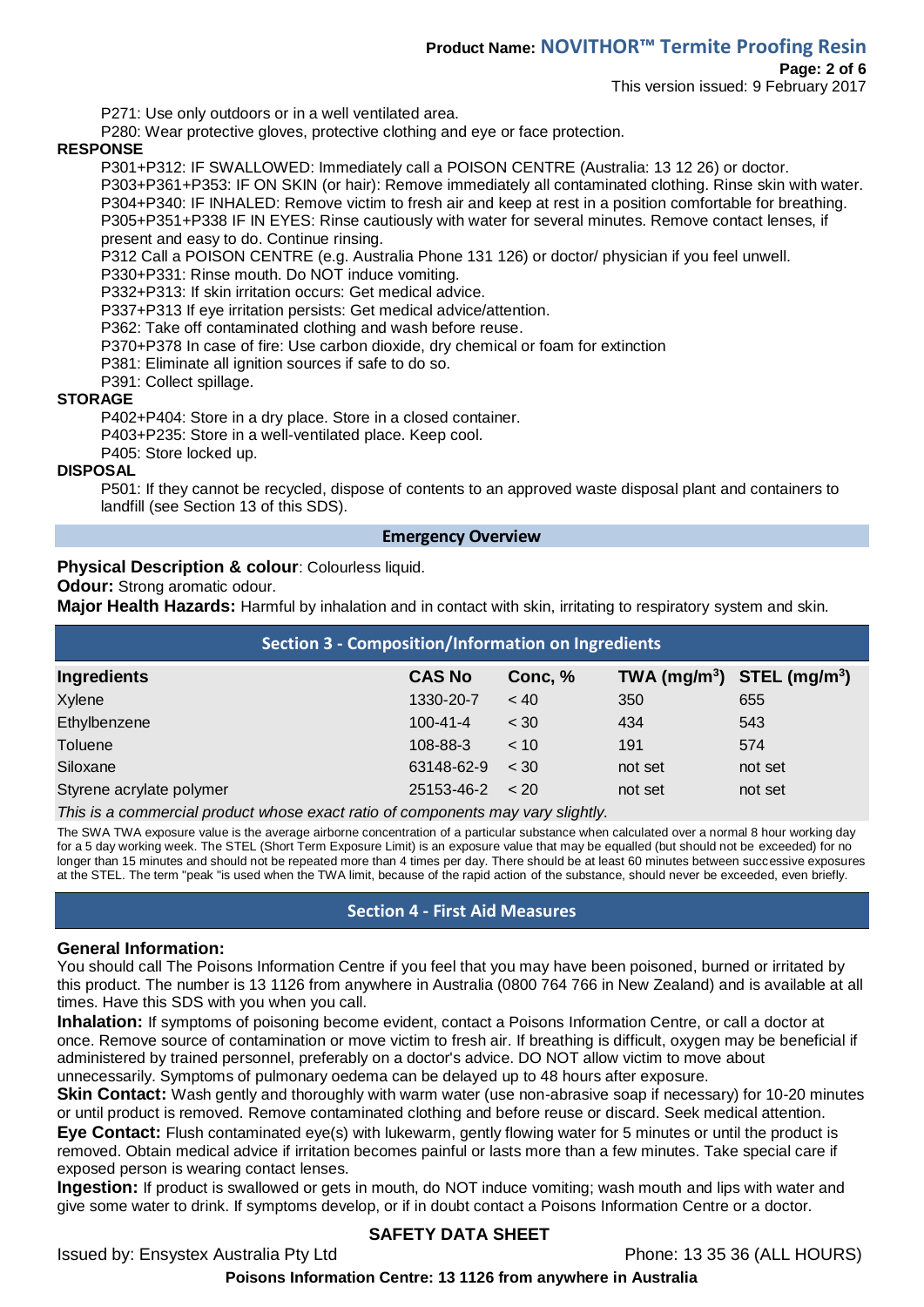# **Product Name: NOVITHOR™ Termite Proofing Resin**

**Page: 3 of 6**

This version issued: 9 February 2017

#### **Section 5 - Fire Fighting Measures**

**Fire and Explosion Hazards**: The major hazard in fires is usually inhalation of heated and toxic or oxygen deficient (or both), fire gases. There is a moderate risk of an explosion from this product if commercial quantities are involved in a fire. Firefighters should take care and appropriate precautions. Any explosion will likely spread the fire to surrounding materials. Water spray may be used to cool drums involved in a fire, reducing the chances of an explosion. Violent steam generation or eruption may occur upon application of direct water stream on hot liquids. Fire decomposition products from this product may be toxic if inhaled. Take appropriate protective measures. **Extinguishing Media:** In case of fire, use carbon dioxide, dry chemical, foam. Alcohol resistant foam is the preferred firefighting medium but, if it is not available, normal foam can be used. Try to contain spills, minimise spillage entering drains or water courses. Do not use water jet.

**Fire Fighting:** If a significant quantity of this product is involved in a fire, call the fire brigade. There is a danger of a violent reaction or explosion if significant quantities of this product are involved in a fire. Recommended personal protective equipment is full fire kit and breathing apparatus.

| Flash point:                     | 24°C (Closed cup)                              |
|----------------------------------|------------------------------------------------|
| <b>Upper Flammability Limit:</b> | 7%                                             |
| <b>Lower Flammability Limit:</b> | $0.6\%$                                        |
| <b>Autoignition temperature:</b> | No data.                                       |
| <b>Flammability Class:</b>       | Flammable Category 3 (GHS); Flammable (AS1940) |
|                                  |                                                |

## **Section 6 - Accidental Release Measures**

**Accidental release:** In the event of a major spill, prevent spillage from entering drains or water courses. Evacuate the spill area and deny entry to unnecessary and unprotected personnel. Wear full protective clothing including eye/face protection. All skin areas should be covered. See below under Personal Protection regarding Australian Standards relating to personal protective equipment. Suitable materials for protective clothing include PVC, polyvinyl alcohol, Teflon and PE/EVAL. Eye/face protective equipment should comprise, as a minimum, protective glasses and, preferably, goggles. If there is a significant chance that vapours or mists are likely to build up in the clean-up area, we recommend that you use a respirator. Usually, no respirator is necessary when using this product. However, if you have any doubts consult the Australian Standard mentioned below (section 8).

Stop leak if safe to do so, and contain spill. Absorb onto sand, vermiculite or other suitable absorbent material. If spill is too large or if absorbent material is not available, try to create a dike to stop material spreading or going into drains or waterways. Avoid using sawdust or other combustible material. Any electrical equipment should be non-sparking. Any equipment capable of building an electrostatic charge should be electrically grounded. Sweep up and shovel or collect recoverable product into labelled containers for recycling or salvage, and dispose of promptly. Recycle containers wherever possible after careful cleaning. After spills, wash area preventing runoff from entering drains. If a significant quantity of material enters drains, advise emergency services. This material may be suitable for approved landfill. Ensure legality of disposal by consulting regulations prior to disposal. Thoroughly launder protective clothing before storage or re-use. Advise laundry of nature of contamination when sending contaminated clothing to laundry.

### **Section 7 - Handling and Storage**

**Handling:** Keep exposure to this product to a minimum, and minimise the quantities kept in work areas. Check Section 8 of this SDS for details of personal protective measures, and make sure that those measures are followed. The measures detailed below under "Storage" should be followed during handling in order to minimise risks to persons using the product in the workplace. Also, avoid contact or contamination of product with incompatible materials listed in Section 10.

Avoid exposure. Do not handle until all safety precautions have been read and understood. It is recommended that pregnant or breastfeeding women should not handle this product unless adequate exposure protection can be assured at all times. Female personnel planning pregnancy should be made aware of the potential risks. **Storage:** Store in a cool, dry, well-ventilated area away from sources of ignition, oxidising agents, incompatibles, foodstuffs, and clothing. This product is a Scheduled Poison. Observe all relevant regulations regarding sale, transport and storage of this schedule of poison. Store in a cool, well ventilated area, and make sure that surrounding electrical devices and switches are suitable. Check containers periodically for leaks. Containers should be kept closed in order to minimise contamination and possible evaporation. Make sure that the product does not come into contact with substances listed under "Incompatibilities" in Section 10. If you keep more than 10000kg or L of Dangerous Goods of Packaging Group III, you may be required to license the premises or notify your Dangerous Goods authority. If you have any doubts, we suggest you contact your Dangerous Goods authority in order to clarify your obligations. Check packaging - there may be further storage instructions on the label.

## **SAFETY DATA SHEET**

Issued by: Ensystex Australia Pty Ltd Phone: 13 35 36 (ALL HOURS) **Poisons Information Centre: 13 1126 from anywhere in Australia**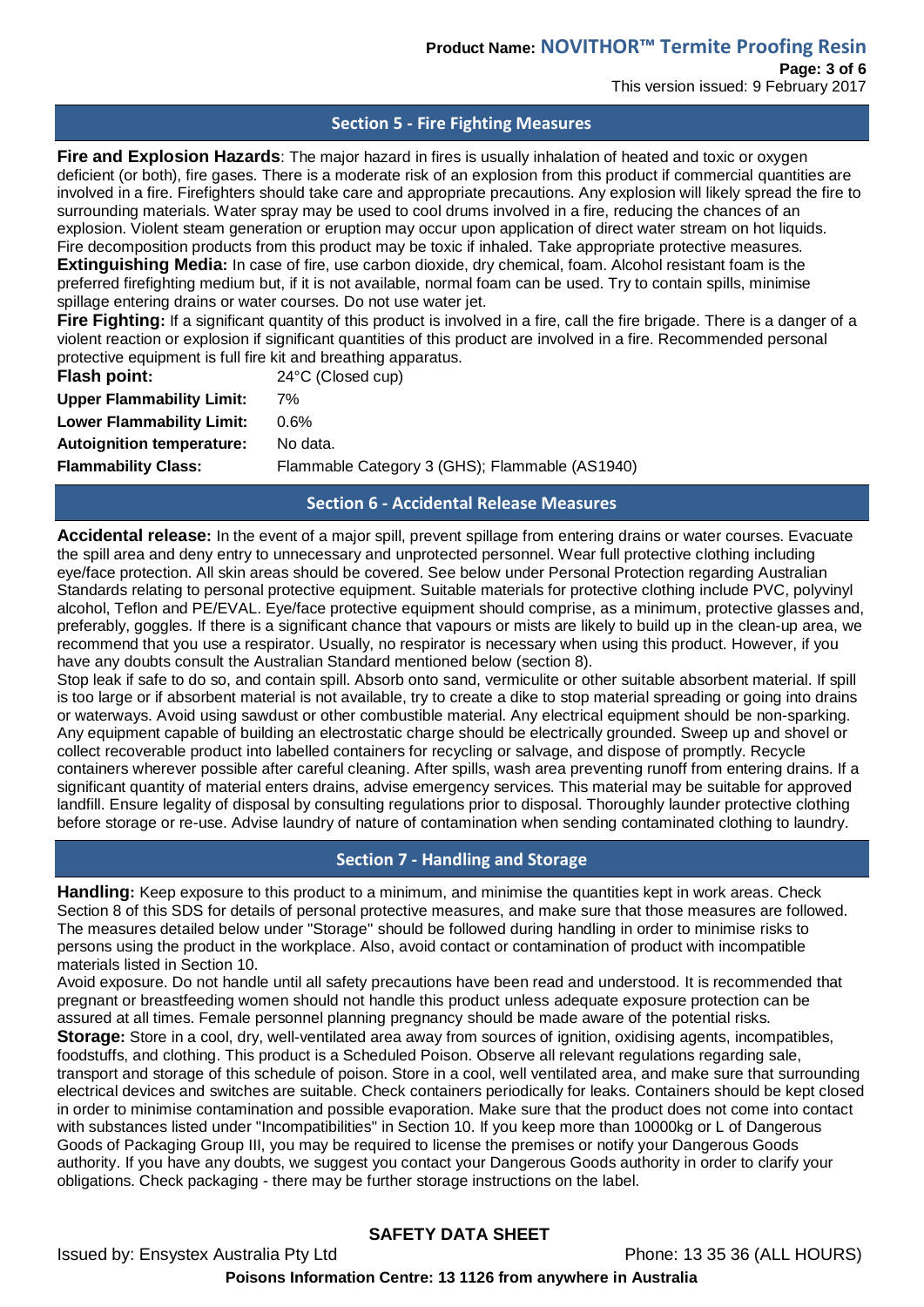This version issued: 9 February 2017

## **Section 8 - Exposure Controls and Personal Protection**

The following Australian Standards will provide general advice regarding safety clothing and equipment: Respiratory equipment: **AS/NZS 1715**, Protective Gloves: **AS 2161**, Occupational Protective Clothing: AS/NZS 4501 set 2008, Industrial Eye Protection: **AS1336** and **AS/NZS 1337**, Occupational Protective Footwear: **AS/NZS2210**. **SWA Exposure Limits TWA (mg/m<sup>3</sup>**

| <b>SWA Exposure Limits</b> | TWA ( $mg/m3$ ) | $STEL$ (mg/m <sup>3</sup> ) |
|----------------------------|-----------------|-----------------------------|
| Xylene                     | 350             | 655                         |
| Ethylbenzene               | 434             | 543                         |
| Toluene                    | 191             | 574                         |

**Ventilation:** This product should only be used in a well ventilated area. If natural ventilation is inadequate, use of a fan is suggested.

**Respirator:** If engineering controls are not effective in controlling airborne exposure then an approved respirator with a replaceable organic vapour filter should be used.

**Eye Protection:** Eye protection such as protective glasses with side-shields or goggles is recommended when product is being used.

**Skin Protection:** Prevent skin contact by wearing impervious gloves, clothes and, preferably, apron. Make sure that all skin areas are covered. See below for suitable material types.

**Protective Material Types:** We suggest that protective clothing be made from the following materials: PVC, polyvinyl alcohol, Teflon, PE/EVAL.

Safety deluge showers should, if practical, be provided near to where this product is being handled commercially. Emergency eye wash bath/facilities are also recommended in an area close to where this product is being used.

#### **Section 9 - Physical and Chemical Properties:**

| <b>Physical Description &amp; colour:</b><br>Odour:<br><b>Boiling Point:</b> | Colourless liquid.<br>Strong aromatic odour.<br>110-144° C at 100 kPa |
|------------------------------------------------------------------------------|-----------------------------------------------------------------------|
| <b>Freezing/Melting Point:</b>                                               | No specific data. Liquid at normal temperatures.                      |
| <b>Volatiles:</b>                                                            | Not available.                                                        |
| <b>Vapour Pressure:</b>                                                      | 1.0546 kPa at $25^{\circ}$ C (for xylene)                             |
| <b>Vapour Density:</b>                                                       | No data.                                                              |
| <b>Specific Gravity:</b>                                                     | 0.901                                                                 |
| <b>Water Solubility:</b>                                                     | No data                                                               |
| pH:                                                                          | No data                                                               |
| <b>Volatility:</b>                                                           | No data                                                               |
| <b>Odour Threshold:</b>                                                      | No data                                                               |
| <b>Evaporation Rate:</b>                                                     | No data                                                               |
| <b>Coeff Oil/water distribution:</b>                                         | No data                                                               |
| <b>Autoignition temp:</b>                                                    | No data                                                               |

### **Section 10 - Stability and Reactivity**

**Reactivity**: This product is unlikely to react or decompose under normal storage conditions. However, if you have any doubts, contact the supplier for advice on shelf life properties.

**Conditions to Avoid:** This product should be kept in a cool place, preferably below 30° C. Keep containers tightly closed. Keep away from heat, flames and sparks. Keep away from sources of sparks or ignition. Handle and open containers carefully. Any electrical equipment in the area of this product should be flame proofed. **Incompatibilities:** Oxidising agents.

**Fire Decomposition:** Combustion forms carbon dioxide, and if incomplete, carbon monoxide and possibly smoke. Water is also formed. Silicon compounds. Carbon monoxide poisoning produces headache, weakness, nausea, dizziness, confusion, dimness of vision, disturbance of judgment, and unconsciousness followed by coma and death. **Polymerisation:** Polymerisation reactions are unlikely; they are not expected to occur.

## **SAFETY DATA SHEET**

Issued by: Ensystex Australia Pty Ltd Phone: 13 35 36 (ALL HOURS) **Poisons Information Centre: 13 1126 from anywhere in Australia**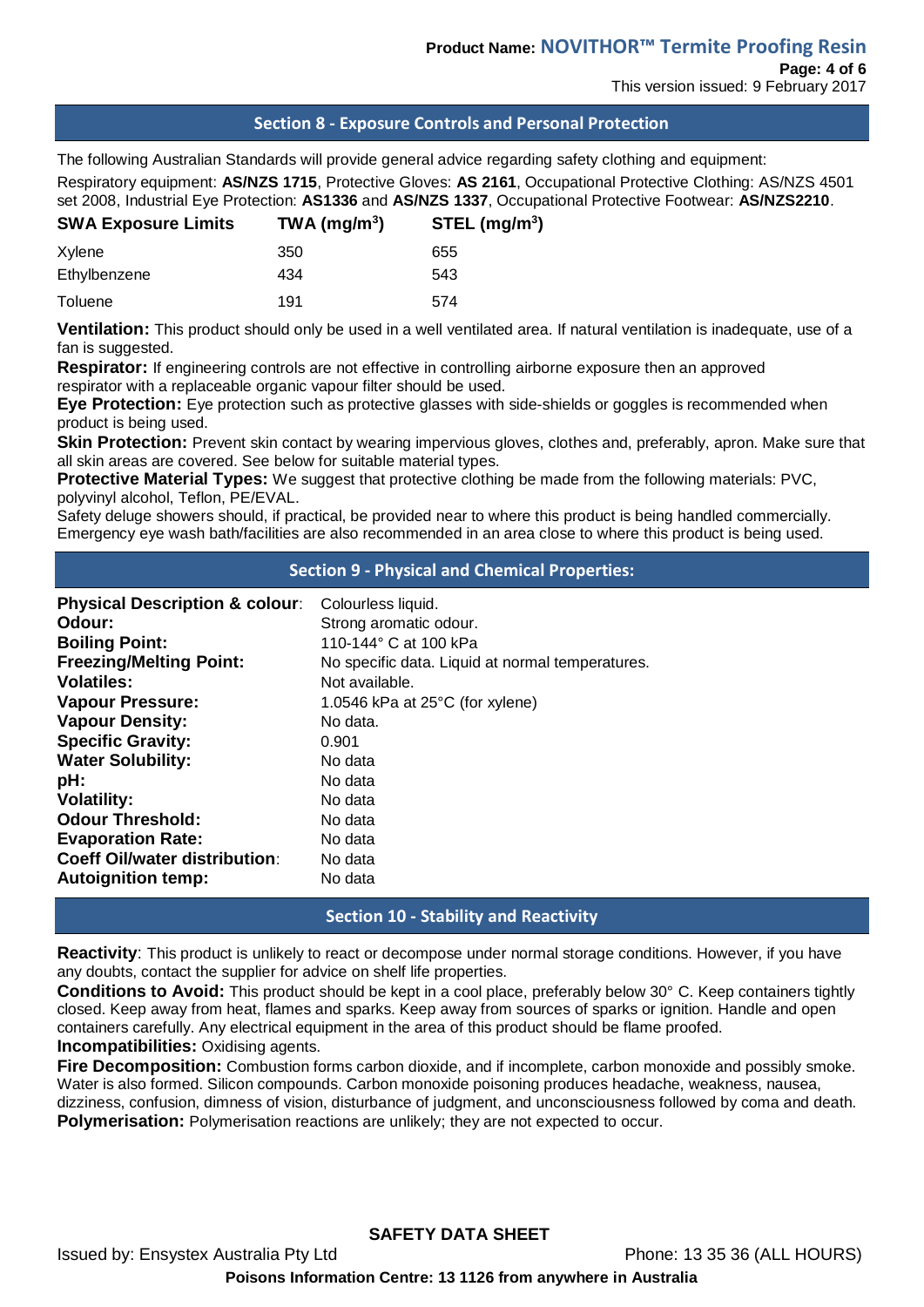## **Section 11 - Toxicological Information**

**Toxicology:** No toxicity data available for this material

**Ingestion:** May be fatal if swallowed and enters airways. Small amounts of liquid aspirated into the respiratory system during ingestion or from vomiting may cause severe pulmonary injury that may lead to death. May cause irritation to the mouth, throat, oesophagus and stomach with symptoms of nausea, abdominal discomfort, vomiting and diarrhoea.

**Inhalation:** Harmful if inhaled. May cause respiratory irritation. Inhalation of product vapours can cause irritation of the nose, throat and respiratory system

**Skin:** Harmful in contact with skin. Product can be absorbed through skin with resultant harmful systemic effects. Causes skin irritation. Skin contact will cause redness, itching and swelling. Repeated exposure may cause skin dryness and cracking and may lead to dermatitis.

**Eye:** Causes serious eye irritation. On eye contact, this product will cause tearing, stinging, blurred vision and redness.

**Respiratory Sensitisation**: Not expected to be a respiratory sensitiser.

**Skin Sensitisation:** Not expected to be a skin sensitiser.

**Germ cell mutagenicity:** Not considered to be a mutagenic hazard.

**Carcinogenicity**: Not considered to be a carcinogenic hazard.

Xylene is listed as a Group3: Not classifiable as to carcinogenicity to humans according to International Agency for Research on Cancer (IARC). Ethylbenzene is listed as a Group 2B: Possibly carcinogenic to humans according to International Agency for Research on Cancer (IARC).

**Reproductive Toxicity:** May damage fertility or the unborn child. Classified as a Known or presumed human reproductive or developmental toxicant

**STOT- single exposure;** May cause respiratory irritation.

**STOT- Repeated**: May cause damage to organs through prolonged or repeated exposure exposure.

**Aspiration Hazard**: May be fatal if swallowed and enters airways.

#### **Classification of Hazardous Ingredients**

| Acute Toxicity - Dermal:          | Category 4                                |
|-----------------------------------|-------------------------------------------|
| Acute Toxicity - Inhalation:      | Category 4                                |
| Aspiration Hazard:                | Category 1                                |
| Eye Damage/Irritation:            | Category 2A                               |
| Flammable Liquids:                | Category 3                                |
| <b>Skin Corrosion/Irritation:</b> | Category 2                                |
| <b>STOT Repeated Exposure:</b>    | Category 2                                |
| <b>STOT Single Exposure:</b>      | Category 3 (respiratory tract irritation) |
| Toxic to Reproduction:            | Category 1                                |
|                                   |                                           |

### **Section 12 - Ecological Information**

Insufficient data to be sure of status. Do not allow this product to enter drains, waterways or sewers.

### **Section 13 - Disposal Considerations**

**Disposal:** This product may be recycled if unused, or if it has not been contaminated so as to make it unsuitable for its intended use. If it has been contaminated, it may be possible to reclaim the product by filtration, distillation or some other means. If neither of these options is suitable in-house, consider controlled incineration, or contact a specialist waste disposal company.

### **Section 14 - Transport Information**

**Dangerous according to Australian Dangerous Goods (ADG) Code, IATA and IMDG/IMSBC criteria.** 

**UN Number:** 1993, FLAMMABLE LIQUID, N.O.S.

**Hazchem Code: •**3Y

**Special Provisions:** 223, 274, 995 (By air: passenger & cargo: 355; cargo only: 366) **Limited quantities:** ADG 7 specifies a Limited Quantity value of 5 L for this class of product. **Dangerous Goods Class:** Class 3: Flammable liquid, NOS (Contains: XYLENE)

## **SAFETY DATA SHEET**

Issued by: Ensystex Australia Pty Ltd Phone: 13 35 36 (ALL HOURS)

**Poisons Information Centre: 13 1126 from anywhere in Australia**